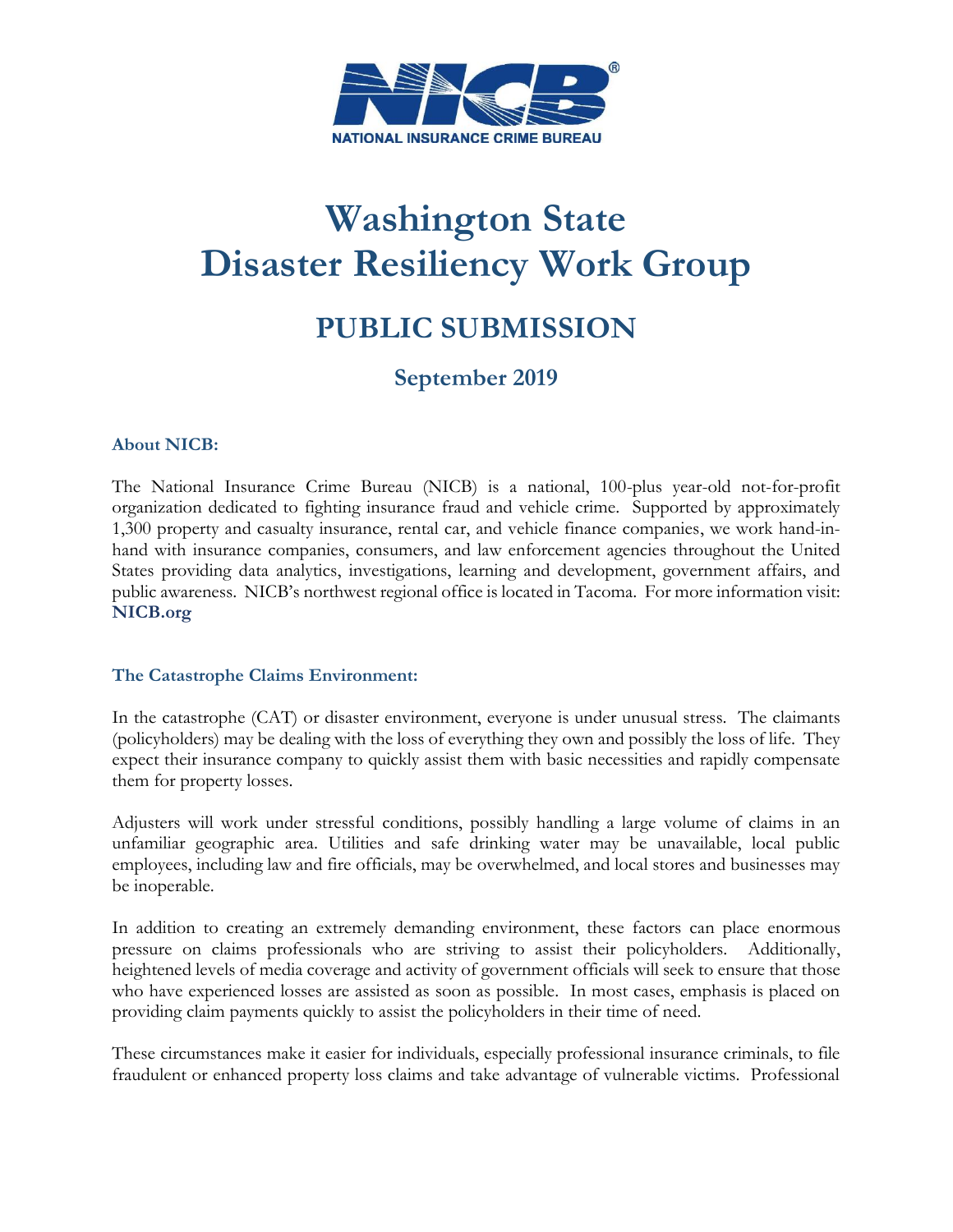insurance fraudsters can use the unusual stress and pressure placed on the insurance carriers and adjusters to their advantage.

#### **Catastrophe Fraud Schemes:**

 country and claim to be home repair contractors or roofers. They approach unsuspecting property in order to get the job. Ultimately, many "repairs" will be cosmetic at best. The roof may look disappear without performing any work. Examples of each category follow: Catastrophe fraud schemes can be divided in two general categories. Schemes involving the insured and schemes involving contractors and/or public adjusters. The former are generally crimes of opportunity, the latter are often perpetuated by professional, organized, nomadic crime rings, often referred to as storm chasers. Storm chasers travel to the disaster area from different parts of the owners and provide them with estimates which are normally much lower than a legitimate contractor would provide and frequently offer incentives – such as offering to pay the deductible - repaired, but soon after the scammer leaves, the insured will discover that the repairs were improperly completed. Alternatively, the storm chasers may take deposits or full payments and

#### **Examples of schemes perpetuated by the insured:**

- Falsifying additional living, relocation, or moving expenses.
- Owners claiming tenants' contents and tenants claiming property loss incurred by the owner.
- Double-dipping by filing the same claim with their insurance company and government programs.
- Misrepresenting prior damage as damage that occurred as result of the catastrophe.
- Padding losses by claiming losses on personal property the insured never owned or on personal property that was not lost or damaged.
- Making false burglary or looting claims.
- Falsely claiming the loss occurred due to a covered cause rather than an excluded cause (e.g. sewer back-up).
- Purposely placing a vehicle in a location to be damaged by the catastrophe in order to obtain a total loss payout.

#### **Examples of schemes perpetuated by contractors and/or public adjusters:**

- Physically attempting to create the appearance of hail damage on roofs, siding, and vehicles.
- As described above, nomadic, fraudulent contractors aggressively solicit business and either perform shoddy work or abscond with deposits and payments.
- Collusion among the insured, public adjusters, and/or contractors.
- Improperly providing referral fees in exchange for filing a claim.
- Falsifying smoke/ash claims from nearby fires.

#### **Insurer Catastrophe Fraud Response Plan:**

 During the stressful period following a catastrophe, insurers need to prepare for extraordinary conditions and ensure their catastrophe managers, adjusters, special investigate units, and claims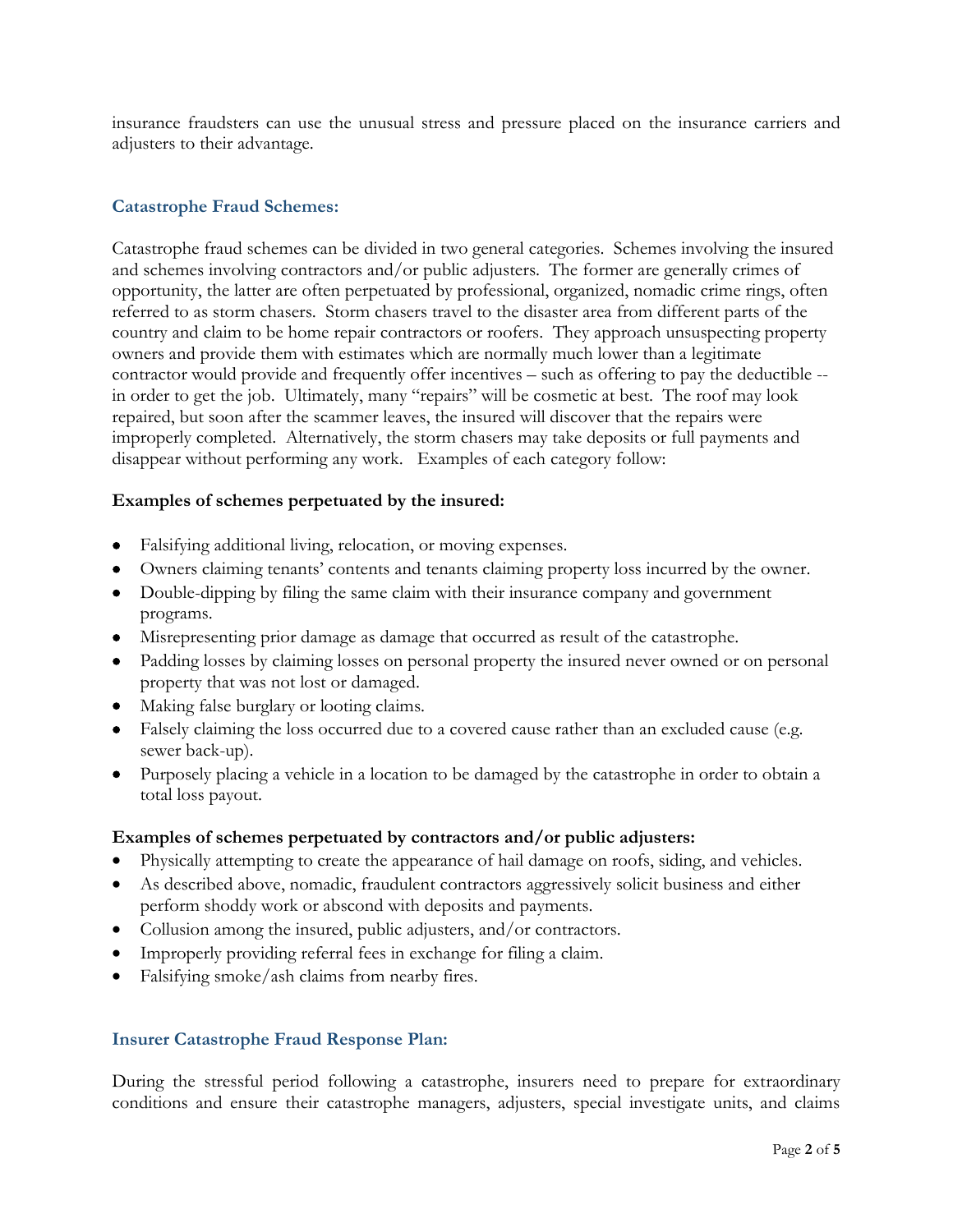personnel are well coordinated, responsive, and engaged in anti-fraud efforts. Without a Catastrophe Fraud Response Plan and strong operational collaboration, insurers face significant economic losses due to fraudulent claims after a catastrophic event.

 A Catastrophe Fraud Response Plan is not a tactical plan to detect and investigate insurance fraud. It is a strategic plan integrated into the organization's overall catastrophe response plan. It provides effectiveness relies on internal and external collaboration. The NICB has created an insurer guiding principles to ensure the availability and use of investigative resources during these events. Its Catastrophe Fraud Response Plan outline that is available to all member companies.

#### **The Role of NICB in Catastrophic Events:**

 The NICB works with and for its member companies and the public, but we do not adjust or settle claims. While the most common catastrophes are natural disasters, the NICB Catastrophe Response Plan includes terrorism and terrorist attacks.

 When a CAT event is defined in a particular region, an NICB Special Agent may be assigned to the member companies present in the impacted area. If a consolidated member company presence is established (e.g. a CAT Village), the Special Agent will coordinate the member company interaction event. If assigned, the Special Agent, as soon as possible, will establish an in-person contact with the at that location.

 The NICB interaction will reinforce the NICB mission and ensure its resources are available to the CAT claims managers assigned to the event. In addition, the NICB will distribute informational materials and define the NICB/member company communications process. The Special Agent will make an initial assessment of the resources that may be needed to carry out the NICB mission, as well as communicate any immediate fraud-related issues to the member companies.

 The NICB will consider its response, allocation of resources, and duration of involvement according to the intensity of the disaster. NICB's initial basic response to a catastrophe, coordinated with member-companies and law enforcement, is:

- Operations Director. The NICB's Level of Service (detailed below) will be determined after the **1.** Identify the type and magnitude of the disaster through contact with local Special Agents and the initial assessment of losses (property and/or lives).
- **2.** Identify NICB resources available in the disaster area and/or adjacent locations.
- **3.** Immediately establish liaison with the local law enforcement authorities.
- **4.** Assuming the catastrophe is of significant magnitude and classified by the NICB as a Level of Service 3, the NICB will establish a command post, and the operations director will determine support required from NICB headquarters and other agencies and insurance companies.
- **5.** NICB headquarters will immediately identify an individual, located at headquarters, to remain in constant contact with the command post and handle logistical issues on a daily basis. This individual will field calls from the NICB member companies to work together to resolve issues.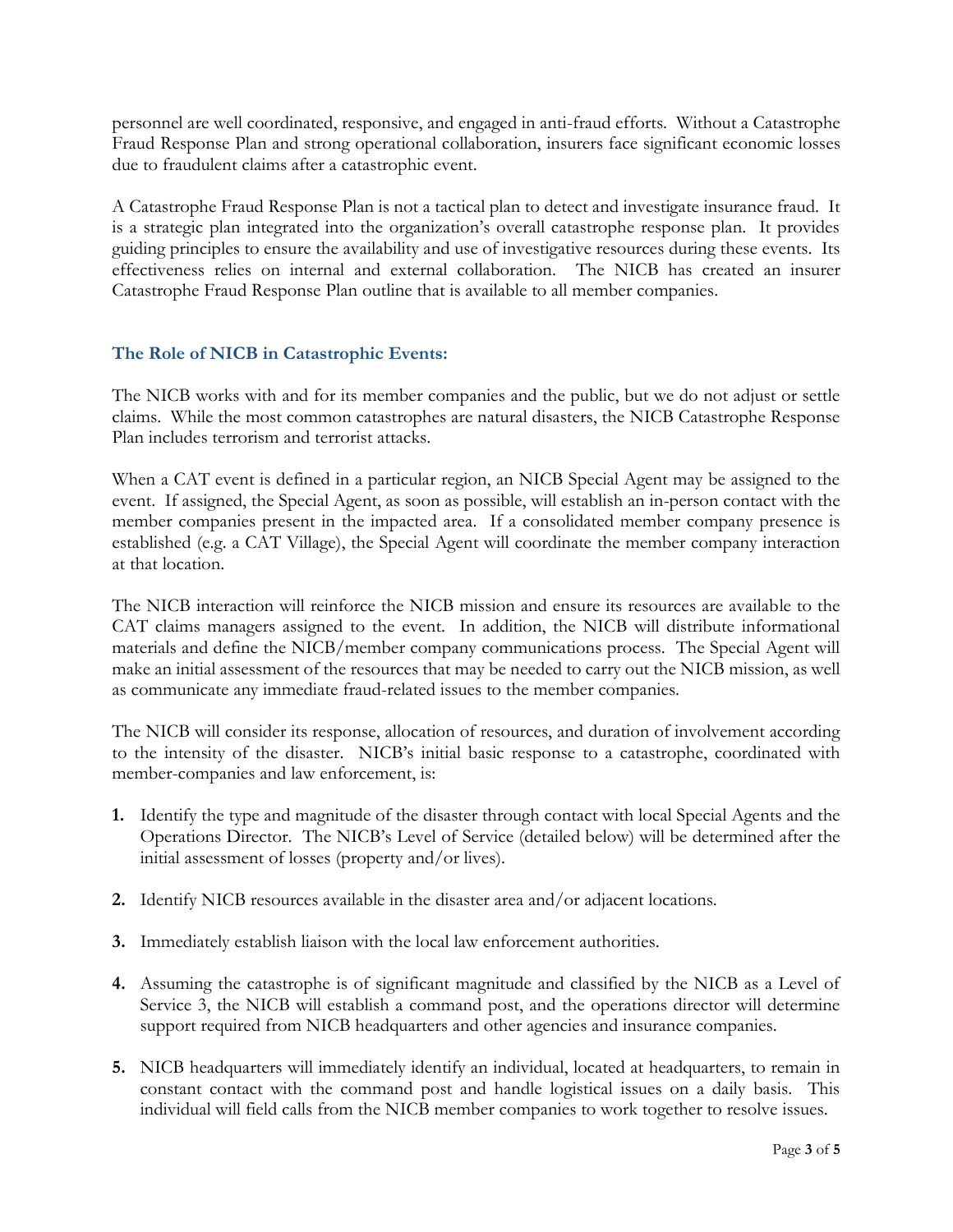**6.** The NICB will schedule daily conference calls with the command center in the early stages of the crisis in order to ensure our response is effective. Conference calls will include command center personnel, the NICB chief executive officer, chief operating officer, chief information officer, HQ liaison person, and the general counsel.

Additionally, NICB "on-scene" personnel will:

- **7.** Evaluate available company, industry, and other resources.
- **8.** Develop a local working group to create an effective response.
- **9.** Offer assistance and expertise to federal response agencies.
- **10.** Mobilize agents from around the country to assist with the initial response.
- **11.** Active a nationwide resource network.
- **12.** Create a taskforce if necessary, depending on the magnitude of the catastrophe.
- **13.** Launch a coordinated media response.
- **14.** Engage NICB data analytics to assist in the NICB mission.

The three classifications (service levels) are outlined below:

Level of Service 1: Examples include an earthquake, mudslide, or hail storm confined to a small geographic area. Local NICB Special Agent(s) will establish liaison with the insurance company personnel and law enforcement. NICB involvement will be limited to the assistance that is within the abilities of the local Special Agents.

 **Level of Service 2:** Examples include a tornado or earthquake confined to a limited geographic area, or an attack, such as the Oklahoma City federal building bombing. The NICB Operations Director for the impacted location will become involved at the onset, and will be responsible for requesting outside assistance to work with insurance company personnel and law enforcement. NICB personnel will remain involved (on-scene if necessary) and provide assistance as long as necessary. NICB involvement in these instances will be limited to the assistance that can be provided using the NICB's current resources.

Level of Service 3: Examples include a national disaster such Hurricane Katrina or the 9/11 attacks.<br>In this type of situation, the NICB would dispatch additional personnel and resources to assist in In this type of situation, the NICB would dispatch additional personnel and resources to assist in coordinating the response. NICB operations will be controlled from headquarters in Des Plaines, a task force and long-term assistance may be necessary. The NICB's involvement may include Illinois until a commander center is established in the impacted area. In situations of this magnitude, additional staffing and resources, as approved by the NICB Board of Governors.